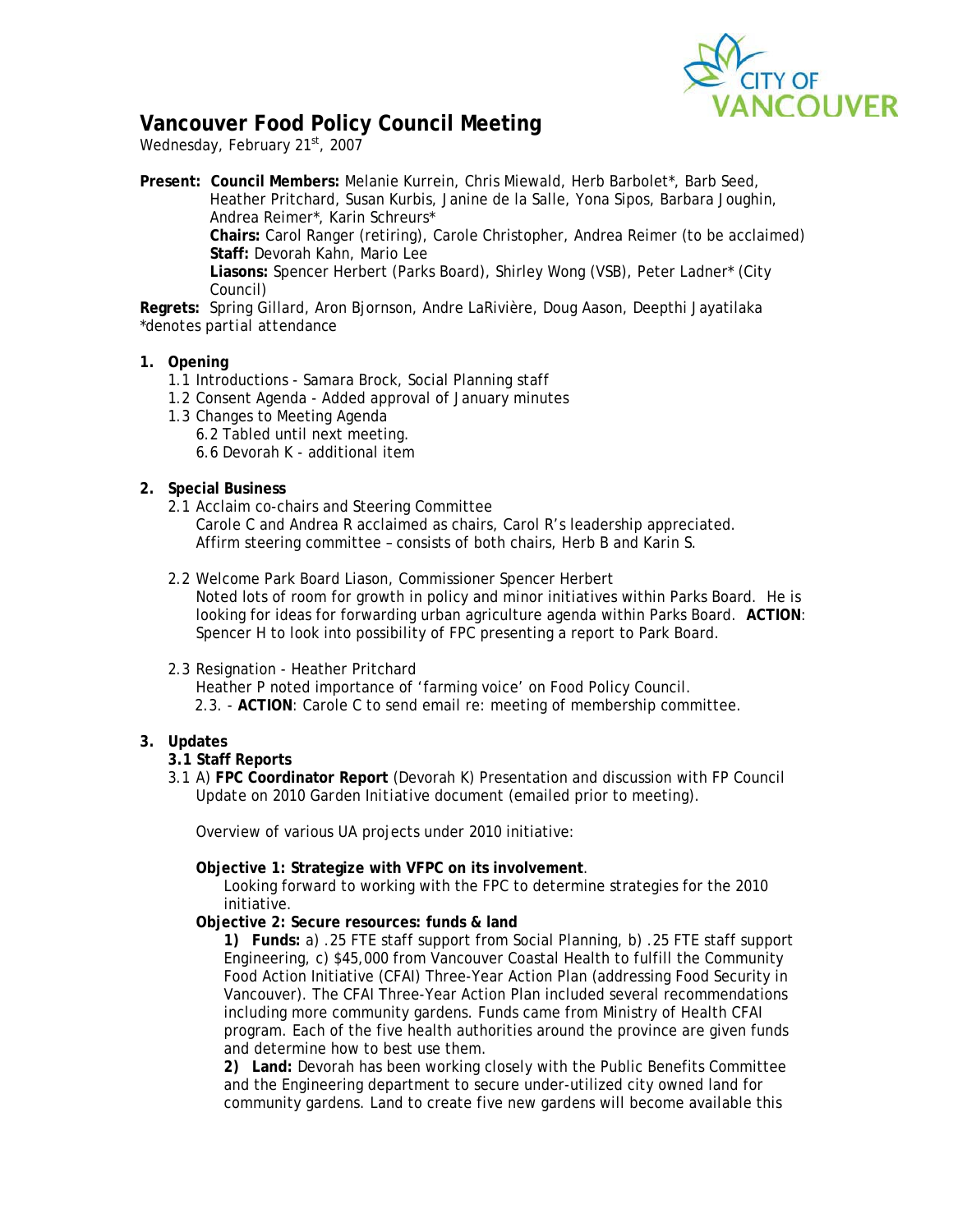Spring. This is in addition to 3 parcels of land that were approved for gardens in 2006.

**Objective 3: Secure community partner** 

Partnership formed with Vancouver Coastal Health (VCH) to provide Community Food Action Initiative (CFAI) funds to an NGO for more community gardens. Vancouver Community Agriculture Network (VCAN) was awarded VCH/CFAI funds. VCAN is made up of EYA, Tree City & UBC Faculty of Land & Food Systems. EYA and Tree City will work with food-insecure vulnerable communities to develop more gardens while soil sampling will be done by UBC grad student.

**Objective 4: Continue to support gardens in development or approved in 2006**  Working closely with Law Department to develop a city-wide community garden license and Engineering Department to clear available land, install water hook-up and deliver compost.

*Update on gardens in development:* 

MOBY has 45 plots, are still developing wheelchair accessible plots. Pine Community Garden: has started on east side of  $6<sup>th</sup>$  and will now go to west side, want to build an orchard. Decisions are made by the community within a framework provided.

La Cosecha: partnership between REACH Healthy Eating Active Living (HEAL) program and 4 Latin American groups. Garden is close to transit, will be beautified, and may include a car garden.

East Boulevard on  $57<sup>th</sup>$ : a call has been put out for groups interested in gardening this space to submit a letter of interest.

**Objective 5: Seize opportunities for new gardens as they arise** 

Developer of East Fraserlands wants to include communitygardens in private and public realm. Park Board policy does not support develop of community gardens until community is living there and asks for it. Developer is offering gardening opportunity on land that will sit idle for years in advance of its development. This is being offered for 2 reasons,1) land is available and sitting fallow, and 2) this is an opportunity to show the Park Board a community wanting to garden exists. There is no guarantee that a garden would remain after the development begins.

Rooftop gardens are included in the 2010 initiative. A concern regarding a question of insurance coverage for green roofs arose. Devorah understands that the insurance companies will cover green roofs and roof top gardens if contractors must meet specifications.Some contractors feel that the specifications outlines by the underwriters is too costly to provide for gardening or green roof purposes.

Discussion:

Ideas for F P Council members to support 2010 community garden and other projects:

- $\bullet$  Seek more partnerships to increase funding resources for coordination and community development. Spencer H noted that a garden has been approved by Parks Board for China Creek South (Clark and Broadway)
- - Look at FP Coordinator objectives together with FP Council objectives to identify overlap and where expertise can be used (e.g. waste management for SEFC)
- $\bullet$  There are 3 land owners (Parks, VSB, City) at the table each with different procedures. Potential for developing expertise in Inter-jurisdictional communication, consultation and partnership. Shirley W – Issue has never come up at VSB, asked about possibly making a presentation to Planning/Facilities committee.
- $\bullet$  Organize a Community Forum to showcase how the community can get involved. Many organizations exist in Vancouver but need mechanism for networking. Part of VCH/CFAI funds to research feasibility of forming network to act as hub.
- $\bullet$  Use outreaching capacity of FPC to do workshops in community. Experience with Food Charter Workshops, affirmed energy in the community for development of UA.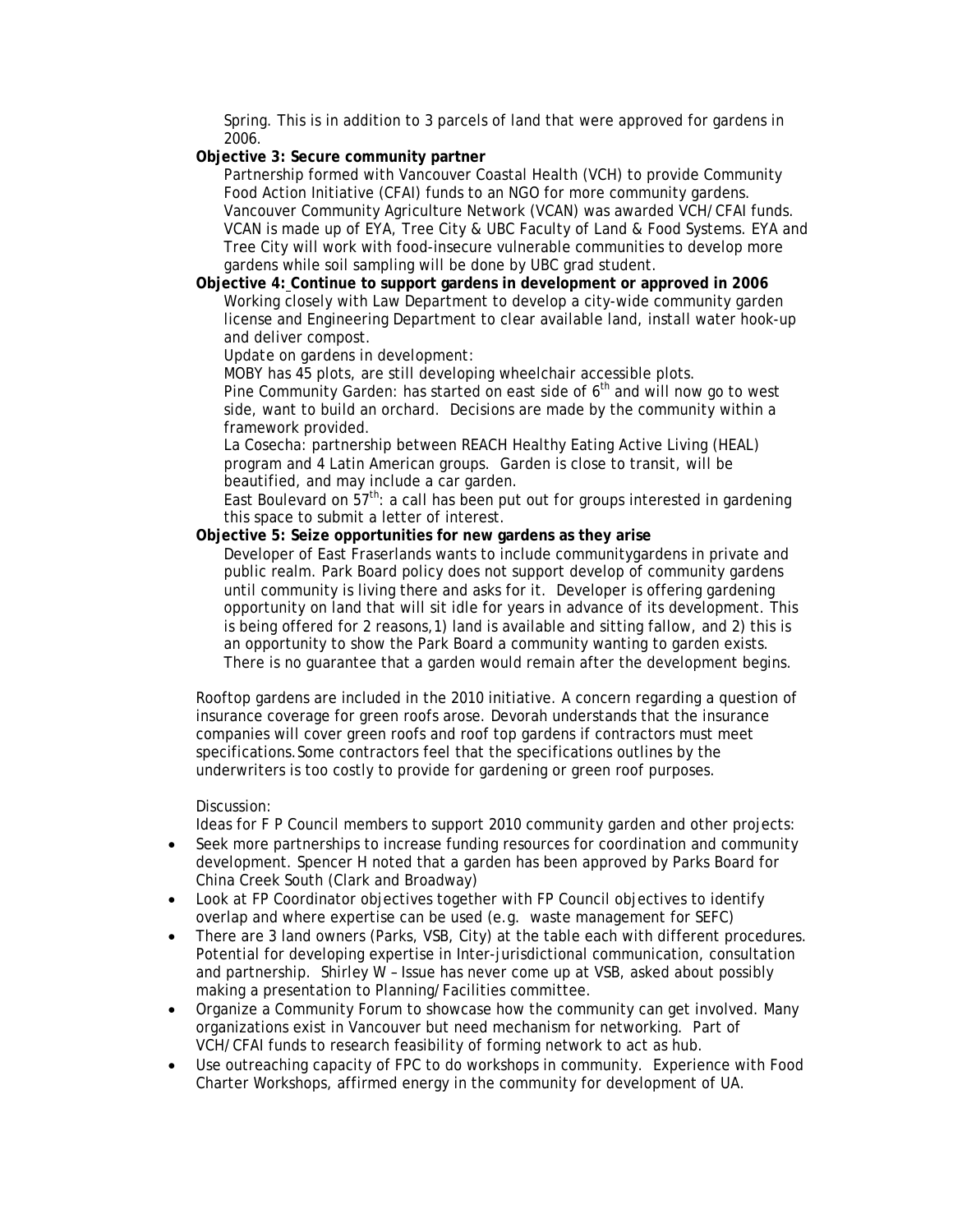- Need to clarify potential for fundraising and how to channel it into projects in the community (i.e. 2010 community garden project.)
- Eco-Density Workshop March 3, 4. There is a UA component. Members are encouraged to read info on-line and attend event.
- 3.1. B) **Mario Lee** Mario, Devorah and Mary Clare Zak will meet (22nd Feb) with City Clerk to discuss; clerical support, budget clarification, membership issues. Will report next month.
- 3.2 Communications Committee

Workshop Coordinators both absent. General agreement amongst those who attended that it was very successful. Peter L- Cautioned re: speaking on behalf of the City. Only 4 people are authorized to speak on behalf of FPC and they are so advised.

3.3 Food Charter- Barbara

FPC congratulated and thanked Food Charter Committee for work well done, both in the community\* workshops and in gaining unanimous adoption by City Council. Also thanked Carol R and Carole C for meeting each city Councillor. Clr Ladner noted that these meetings were worthwhile.

\*noted that the Access Committee is being revived, using outreach approach similar to that done on behalf of the Food charter. They will specifically use approach developed by LifeCycles for exploring how to work in the community.

**4. Strategic Planning re: Objectives** (from Strategic Planning Session **– Janine dlS** 

**Objective 1**: Roles/Relationships/Responsibilities - brief overview of co-chair's meeting with Director of Soc Plan to explore how to enhance the advisory role of the FPC. The workshop on the Social Development Plan is re-scheduled for April as Mario Lee will be out of town in March. Workshop will give overview of the plan and discuss how the work of Food Policy Council fits in.

**Objectives 2, 3, 4:** People worked in small groups for 20 min to create an action plan for each objective. They were asked to sign-up for one 'subcommittee.' Notes to be typed for next month.

5. **Presentation\* – Humane Treatment of Food Animals Bruce Passmore of the Vancouver Humane Society (VHS), and Geoff Urton and Alyssa Stoneman of the BC SPCA** 

VHS - Gave an overview of farm animal welfare in Canada www.chickenout.ca SPCA identified the elements of SPCA certification in B.C.: more space, better housing, pain mitigation, vegetable feed, no antibiotics. They are also developing standards for transport and slaughter. Over 100 local farmers participate. www.spca.bc.ca/farm .

Requests that the FPC:

- Work with animal protection groups on the humane farming issue;
- support the Vancouver Humane Society's initiative for the City of Vancouver to go cagefree with respect to eggs in city-run facilities.

**ACTION:** Bruce, Alyssa and Geoff will collaborate and consult with Clr Kim Capri to fashion a proposal to submit to the VFPC for March Meeting.

\* *longer report attached*